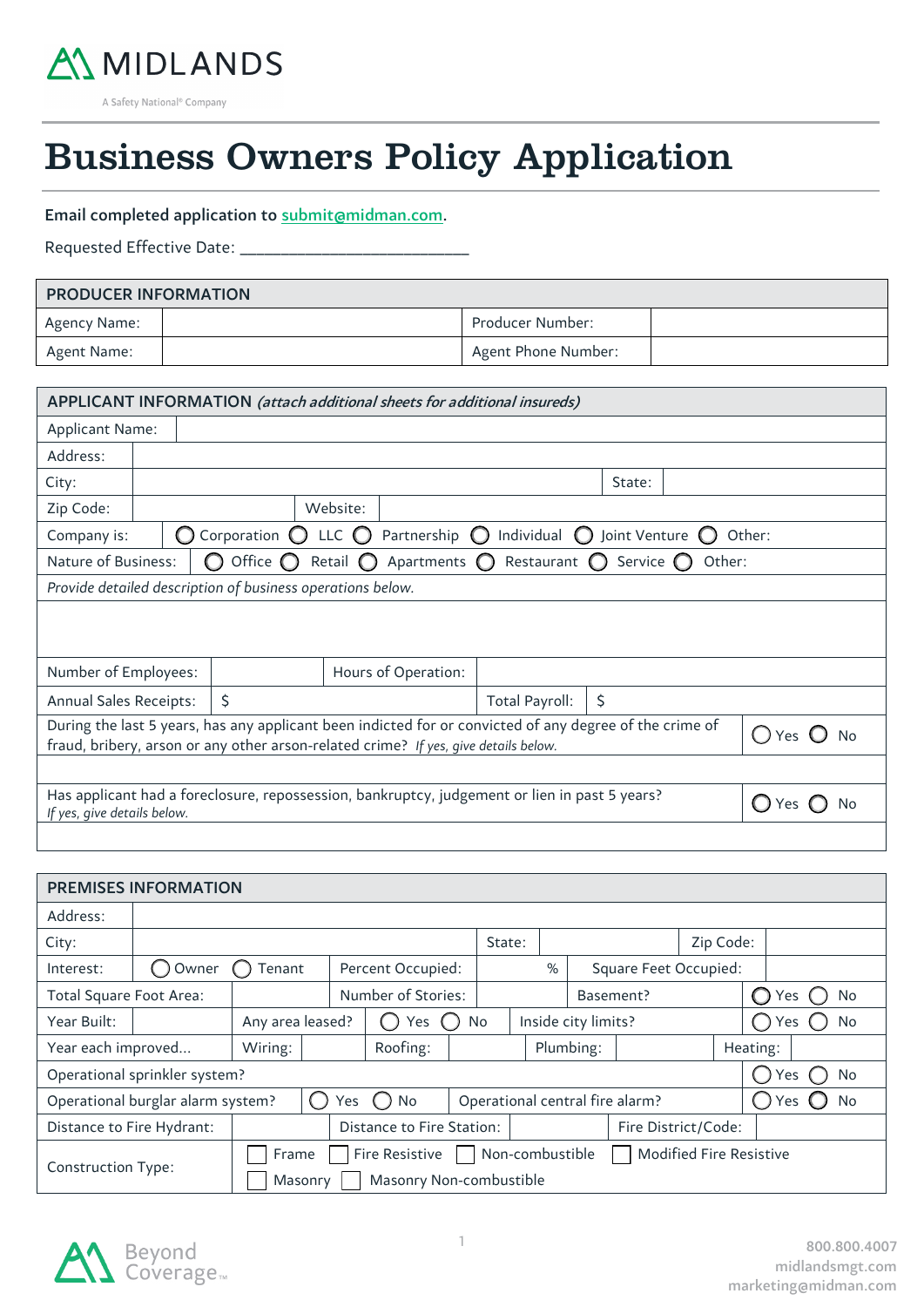

A Safety National<sup>®</sup> Company

### PREMISES INFORMATION CONTINUED

*Provided detailed description of operations at this location below. Not necessary if the same as above.*

*Provide a description of the building below. Include surrounding exposures and other occupancies.*

Has applicant had a foreclosure, repossession, bankruptcy, judgement or lien in past 5 years?<br>*If yes, give details below.* 

| <b>GENERAL INFORMATION</b>                                                                                             |                                                                   |
|------------------------------------------------------------------------------------------------------------------------|-------------------------------------------------------------------|
| Currently or previously storing, treating, applying, handling in anyway hazardous material? If yes, describe<br>below. | $\bigcirc$ Yes<br><b>No</b>                                       |
|                                                                                                                        |                                                                   |
| Are athletic teams sponsored? If yes, describe below.                                                                  | () Yes<br><b>No</b>                                               |
|                                                                                                                        |                                                                   |
| Own or operate any other business(s)? If yes, describe below.                                                          | Yes<br>No                                                         |
|                                                                                                                        |                                                                   |
| Do you rent or loan equipment to others? If yes, describe below.                                                       | Yes<br>$\left( \begin{array}{c} \end{array} \right)$<br>No        |
|                                                                                                                        |                                                                   |
| Do you require certificate of insurance for sub-contractors? If yes, who is checking?                                  | Yes<br><b>No</b>                                                  |
|                                                                                                                        |                                                                   |
| Involved in manufacturing, mixing, relabelling or repackaging products? If yes, describe below.                        | $\left( \begin{array}{c} \end{array} \right)$<br>Yes<br><b>No</b> |
|                                                                                                                        |                                                                   |
| Any exposure to flammables, explosives or chemicals? If yes, describe below.                                           | $\left( \begin{array}{c} 1 \end{array} \right)$<br>Yes<br>No      |
|                                                                                                                        |                                                                   |
| Any catastrophe exposures? If yes, describe below.                                                                     | Yes<br>No                                                         |
|                                                                                                                        |                                                                   |
| Do you lease employees to or from other employers? If yes, describe below.                                             | $(\ )$<br>Yes<br>No                                               |
|                                                                                                                        |                                                                   |
| Any uncorrected fire code violations? If yes, describe below.                                                          | Yes<br>No                                                         |
|                                                                                                                        |                                                                   |

| <b>INSURANCE AND LOSS HISTORY</b>                                                                                                                                                                                                                                                                                                                                                                                                                                                          |          |                |         |                  |            |  |
|--------------------------------------------------------------------------------------------------------------------------------------------------------------------------------------------------------------------------------------------------------------------------------------------------------------------------------------------------------------------------------------------------------------------------------------------------------------------------------------------|----------|----------------|---------|------------------|------------|--|
| List all current policies below.                                                                                                                                                                                                                                                                                                                                                                                                                                                           |          |                |         |                  |            |  |
| <b>Policy</b>                                                                                                                                                                                                                                                                                                                                                                                                                                                                              | Policy # | <b>Carrier</b> | Premium | <b>Effective</b> | Expiration |  |
| <b>Business Owners Policy</b>                                                                                                                                                                                                                                                                                                                                                                                                                                                              |          |                |         |                  |            |  |
| Workers' Compensation                                                                                                                                                                                                                                                                                                                                                                                                                                                                      |          |                |         |                  |            |  |
| <b>Commercial Property</b>                                                                                                                                                                                                                                                                                                                                                                                                                                                                 |          |                |         |                  |            |  |
| $\blacksquare$ $\blacksquare$ $\blacksquare$ $\blacksquare$ $\blacksquare$ $\blacksquare$ $\blacksquare$ $\blacksquare$ $\blacksquare$ $\blacksquare$ $\blacksquare$ $\blacksquare$ $\blacksquare$ $\blacksquare$ $\blacksquare$ $\blacksquare$ $\blacksquare$ $\blacksquare$ $\blacksquare$ $\blacksquare$ $\blacksquare$ $\blacksquare$ $\blacksquare$ $\blacksquare$ $\blacksquare$ $\blacksquare$ $\blacksquare$ $\blacksquare$ $\blacksquare$ $\blacksquare$ $\blacksquare$ $\blacks$ |          |                |         |                  |            |  |

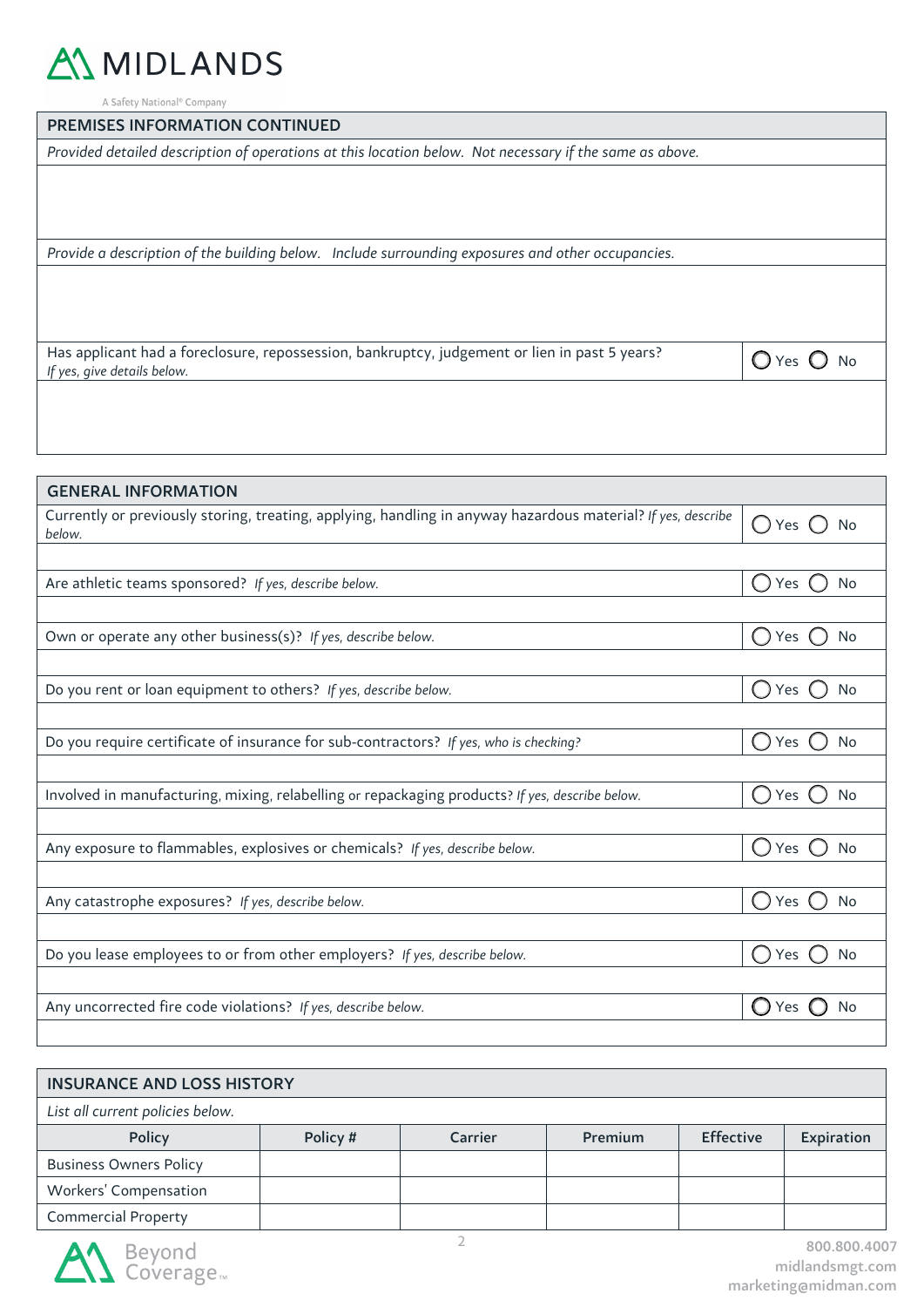

A Safety National<sup>®</sup> Company

| <b>INSURANCE AND LOSS HISTORY CONTINUED</b> |                                                                                 |  |  |                                                                                                   |  |  |               |           |
|---------------------------------------------|---------------------------------------------------------------------------------|--|--|---------------------------------------------------------------------------------------------------|--|--|---------------|-----------|
| <b>Commercial Auto</b>                      |                                                                                 |  |  |                                                                                                   |  |  |               |           |
| EPLI                                        |                                                                                 |  |  |                                                                                                   |  |  |               |           |
| Other:                                      |                                                                                 |  |  |                                                                                                   |  |  |               |           |
| Other:                                      |                                                                                 |  |  |                                                                                                   |  |  |               |           |
|                                             |                                                                                 |  |  | Any coverage declined, cancelled or non-renewed during the prior 3 years? If yes, describe below. |  |  | ( 1           | Yes<br>No |
|                                             |                                                                                 |  |  |                                                                                                   |  |  |               |           |
|                                             |                                                                                 |  |  |                                                                                                   |  |  |               |           |
|                                             | negligent hiring? If yes, describe below.                                       |  |  | Any past losses or claims relating to sexual abuse or molestation allegations, discrimination or  |  |  | $\bigcap$ Yes |           |
|                                             |                                                                                 |  |  |                                                                                                   |  |  |               |           |
|                                             |                                                                                 |  |  |                                                                                                   |  |  |               |           |
|                                             |                                                                                 |  |  | Describe all claims/losses in the past 3 years below. Attach additional sheets if needed.         |  |  |               |           |
| Date of Loss                                | <b>Amount Paid</b><br><b>Description &amp; Current Status</b><br><b>Reserve</b> |  |  |                                                                                                   |  |  |               |           |
|                                             |                                                                                 |  |  |                                                                                                   |  |  |               |           |
|                                             |                                                                                 |  |  |                                                                                                   |  |  |               |           |
|                                             |                                                                                 |  |  |                                                                                                   |  |  |               |           |

| <b>REQUESTED COVERAGES &amp; LIMITS*</b> |       |                   |
|------------------------------------------|-------|-------------------|
| <b>Liability Coverages</b>               | Limit | <b>Deductible</b> |
| General Liability CSL                    |       |                   |
| Hired/Non-Owned Auto                     |       |                   |
| <b>Employment Practice Liability</b>     |       |                   |
| Cyber Liability                          |       |                   |
| Liquor Liability                         |       |                   |
| <b>Excess Liability</b>                  |       |                   |
| Other:                                   |       |                   |
| Other:                                   |       |                   |
| <b>Property Coverages</b>                | Limit | <b>Deductible</b> |
| Property                                 |       |                   |
| Earthquake                               |       |                   |
| Loss of Income                           |       |                   |
| Employee Dishonesty/Theft                |       |                   |
| Valuable Papers                          |       |                   |
| Accounts Receivable                      |       |                   |
| Outdoor Signs                            |       |                   |
| Ordinance or Law                         |       |                   |
| Fine Arts                                |       |                   |
| Computers                                |       |                   |
| Other:                                   |       |                   |
| Other:                                   |       |                   |

*\*Not all coverages, limits and/or deductibles are available in all states or for all risks. This is a starting point.*